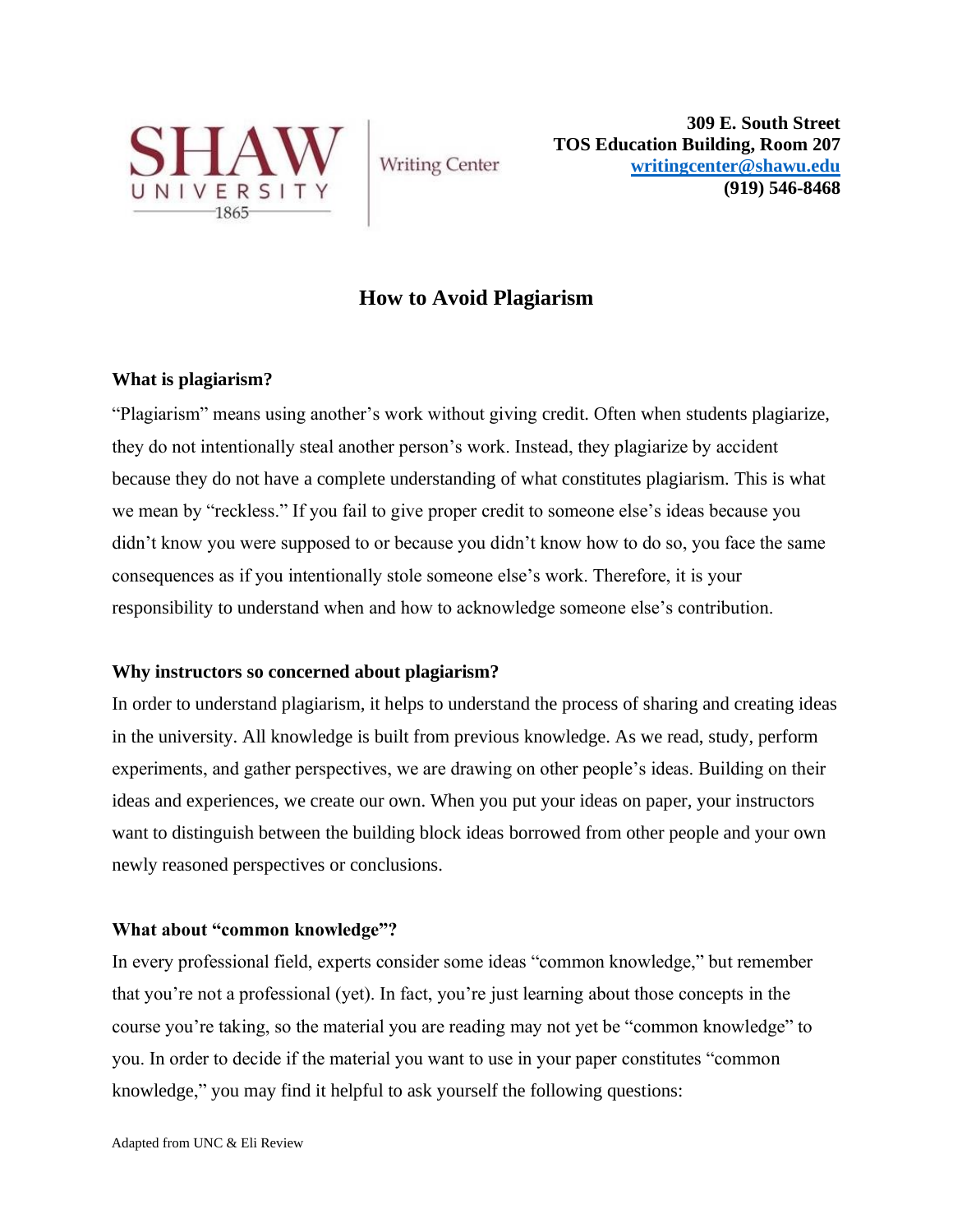- Did I know this information before I took this course?
- Did this information/idea come from my own brain?

If you answer "no" to either or both of these questions, then the information is not "common knowledge" to you. In these cases, you need to cite your source(s) and indicate where you first learned this bit of what may be "common knowledge" in the field.

## **Paraphrasing**

Paraphrasing means taking another person's ideas and putting those ideas in your own words. Paraphrasing does NOT mean changing a word or two in someone else's sentence, changing the sentence structure while maintaining the original words, or changing a few words to synonyms. If you are tempted to rearrange a sentence in any of these ways, you are writing too close to the original. That's plagiarizing, not paraphrasing.

Paraphrasing is a fine way to use another person's ideas to support your argument as long as you attribute the material to the author and cite the source in the text at the end of the sentence. So, just to be clear—do you need to cite when you paraphrase? Yes, you do!

#### **Avoiding Plagiarism**

#### **Step 1: Accentuate the positive. Understand the value of citations.**

Do you feel that you use too many citations? Too few? Many students worry that if they use too many citations their instructors will think that they're relying too heavily on the source material and therefore not thinking for themselves. In fact, however, using citations allows you to demonstrate clearly how well you understand the course material while also making clear distinctions between what the authors have to say and your analysis of their ideas. Thus, rather than making your paper look less intellectually sophisticated, using citations allows you to show off your understanding of the material and the assignment. And instead of showing what you don't know, citing your sources provides evidence of what you do know and of the